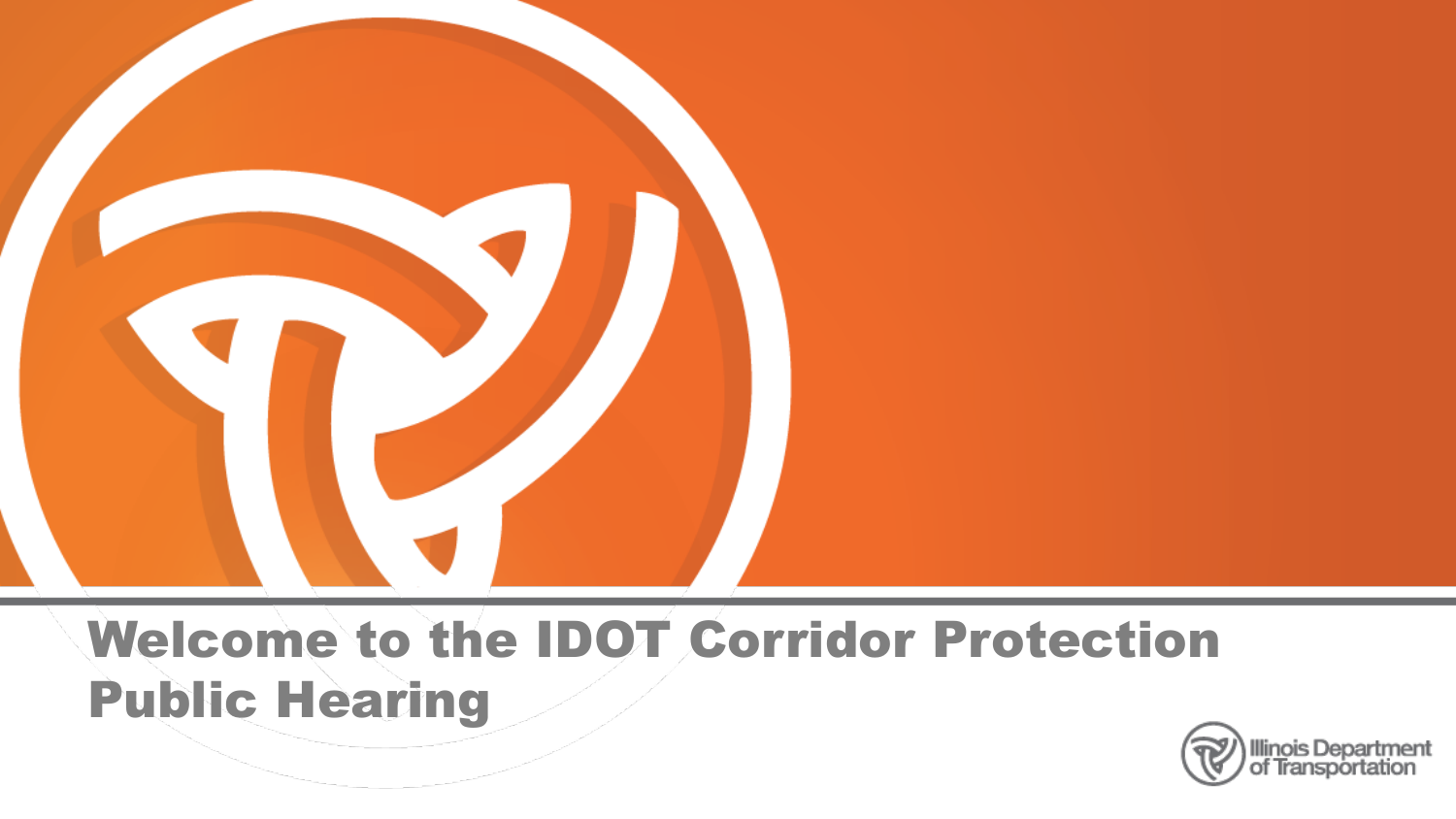### Purpose

- Comply with legislation
- Advise public about current corridor protection
- Provide opportunity for public input

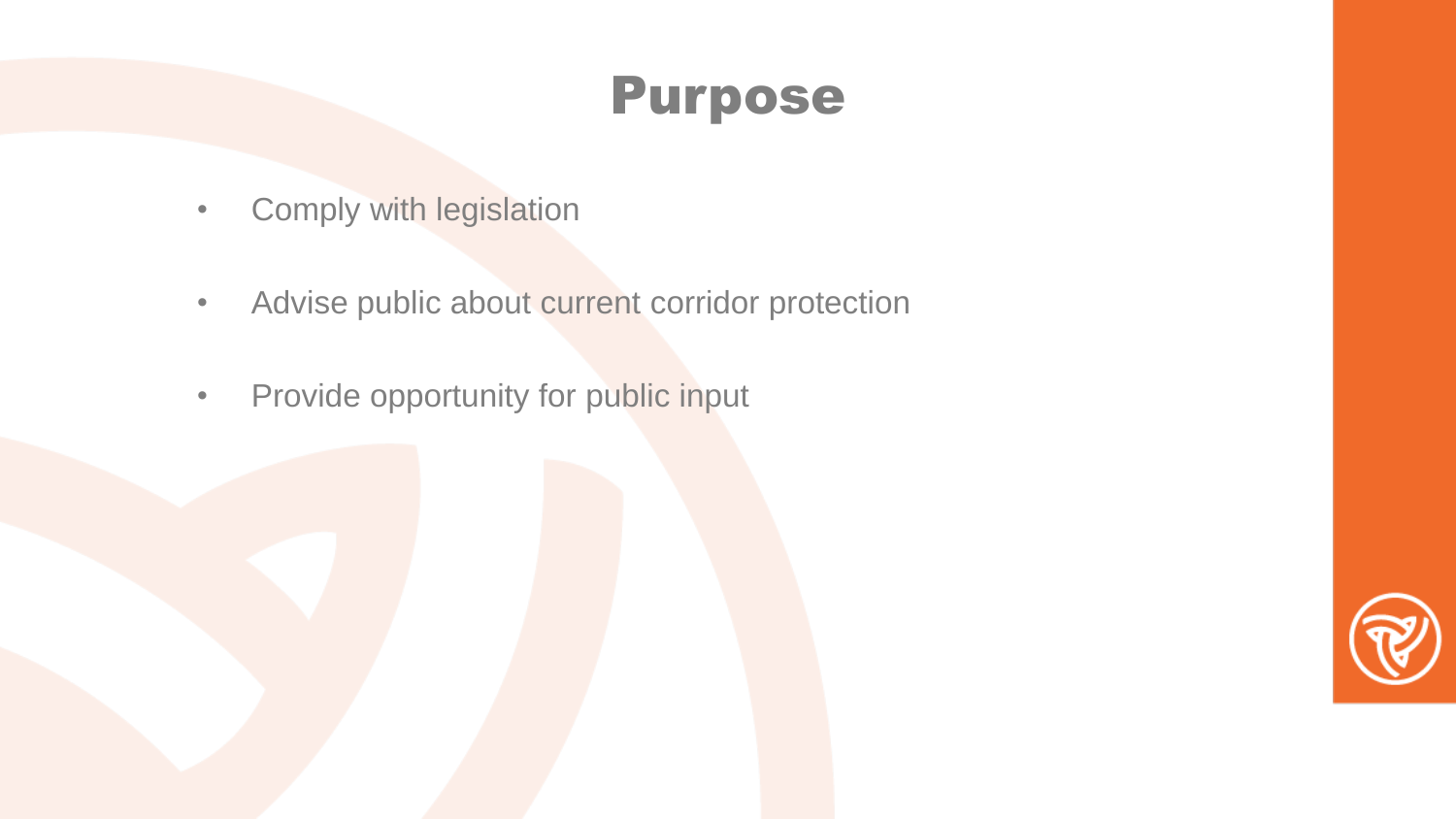# Legislation

- Public Act 97-279, effective 08/08/2011
- Public Hearings must be held no more than 10 years after corridor protection is established
- "To discuss the viability and feasibility of the protected corridor"
- IDOT retains the discretion to maintain the protected corridor, with consideration given to information obtained at this meeting

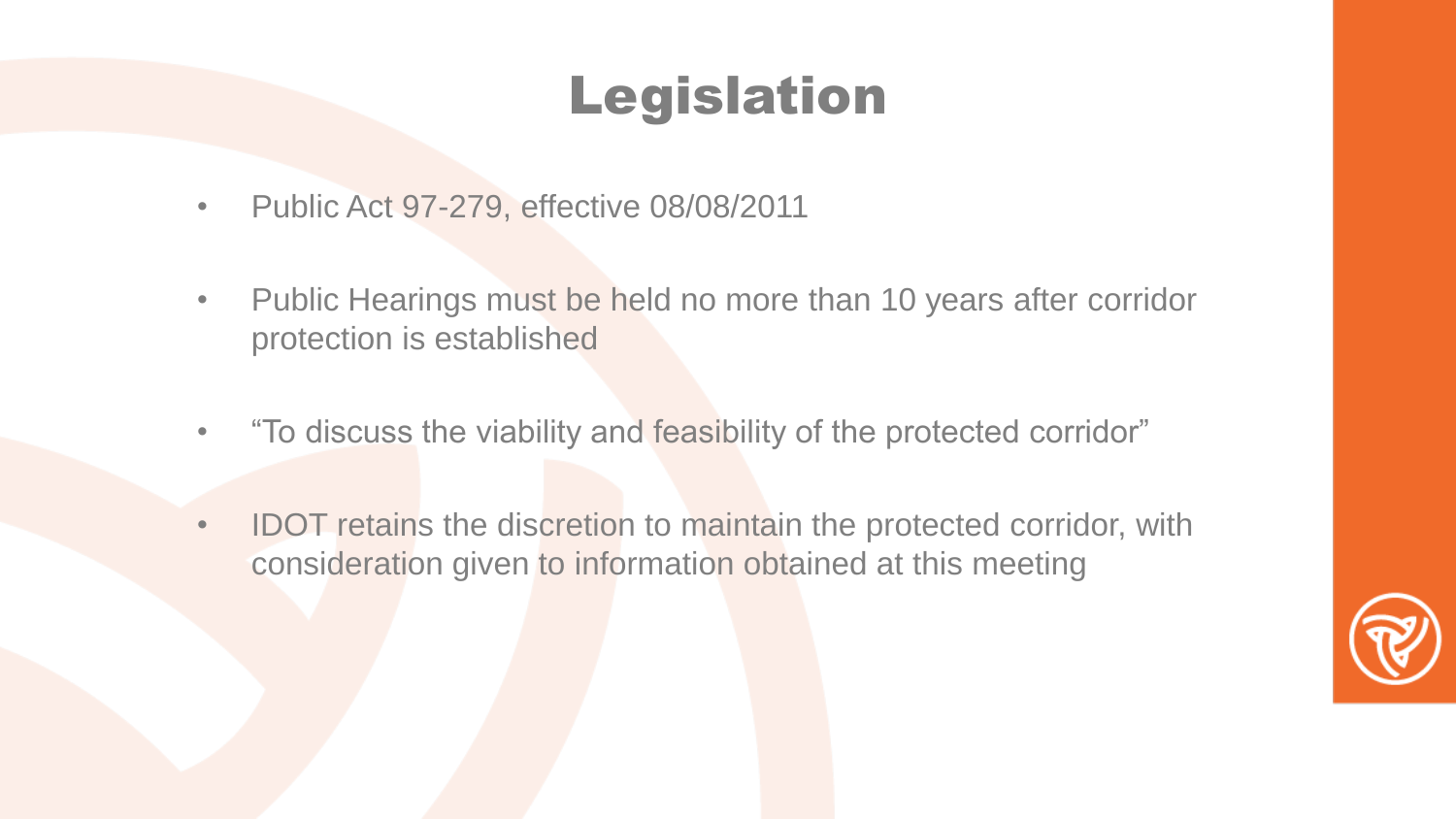#### TABLE OF CONTENTS What is corridor protection?

Corridor protection allows IDOT to determine if it would be cost effective to purchase the necessary right of way for the future highway prior to a development being built within the proposed roadway corridor.

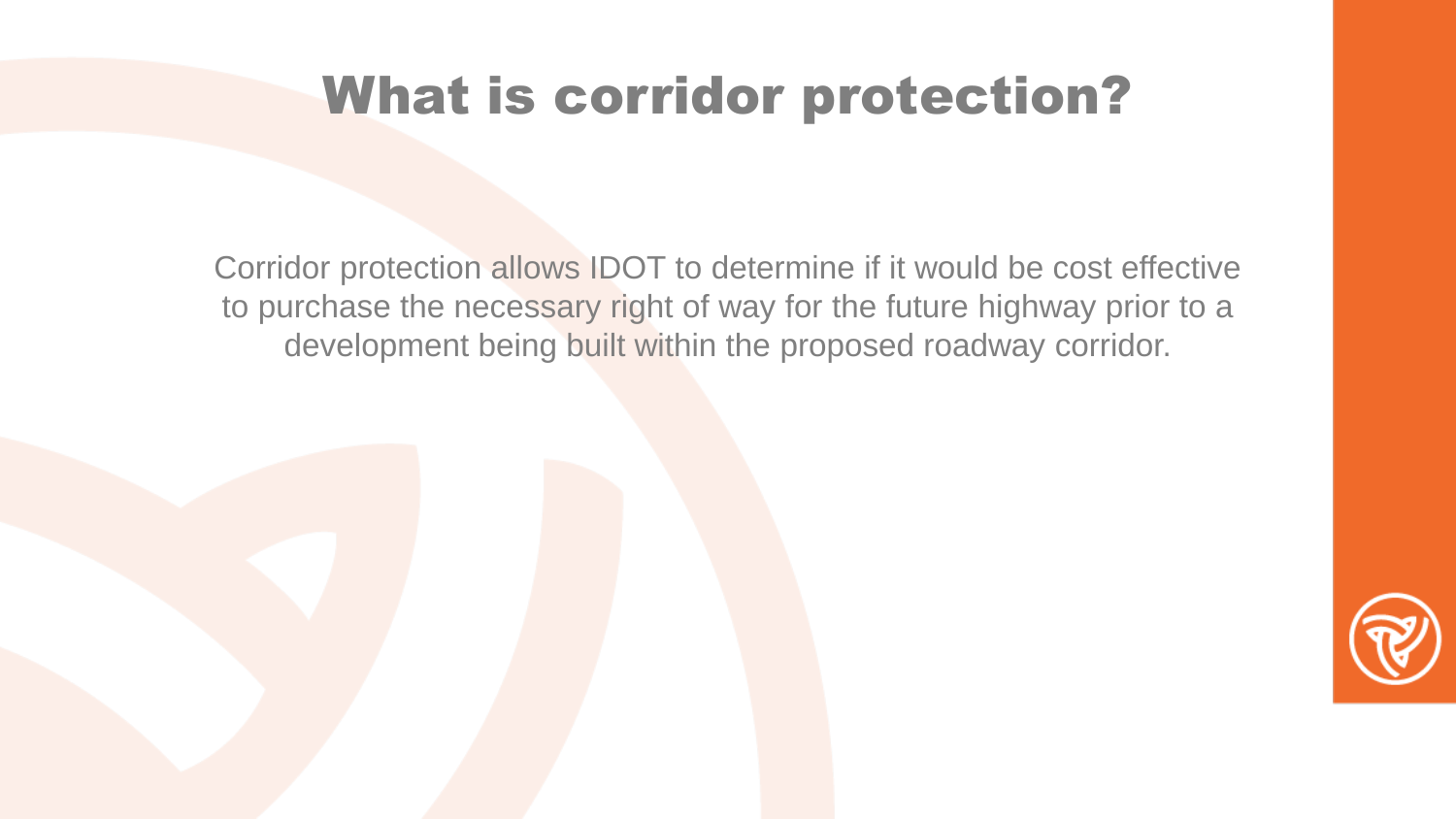### property? **How does corridor protection affect my**

- Corridor protection allows residents and business owners within the proposed roadway alignment to make informed decisions about their property
- Property owners are required to notify IDOT about proposed development in the corridor

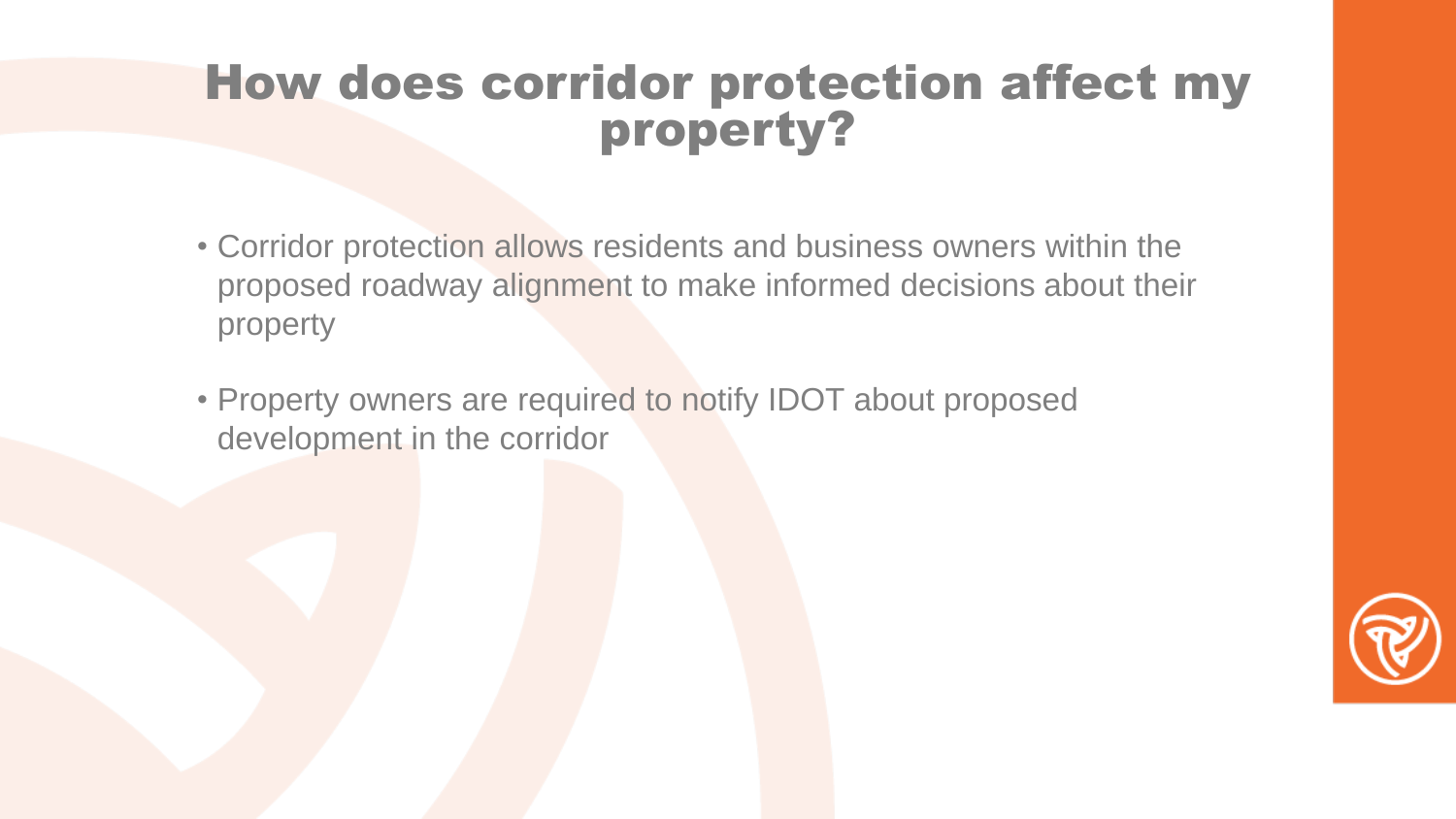# Protected Corridors

Two protected corridors are the subject of this hearing:

- *The original ultimate new Mississippi River Bridge project*
- *Relocated Illinois 3 from Sauget to Venice*

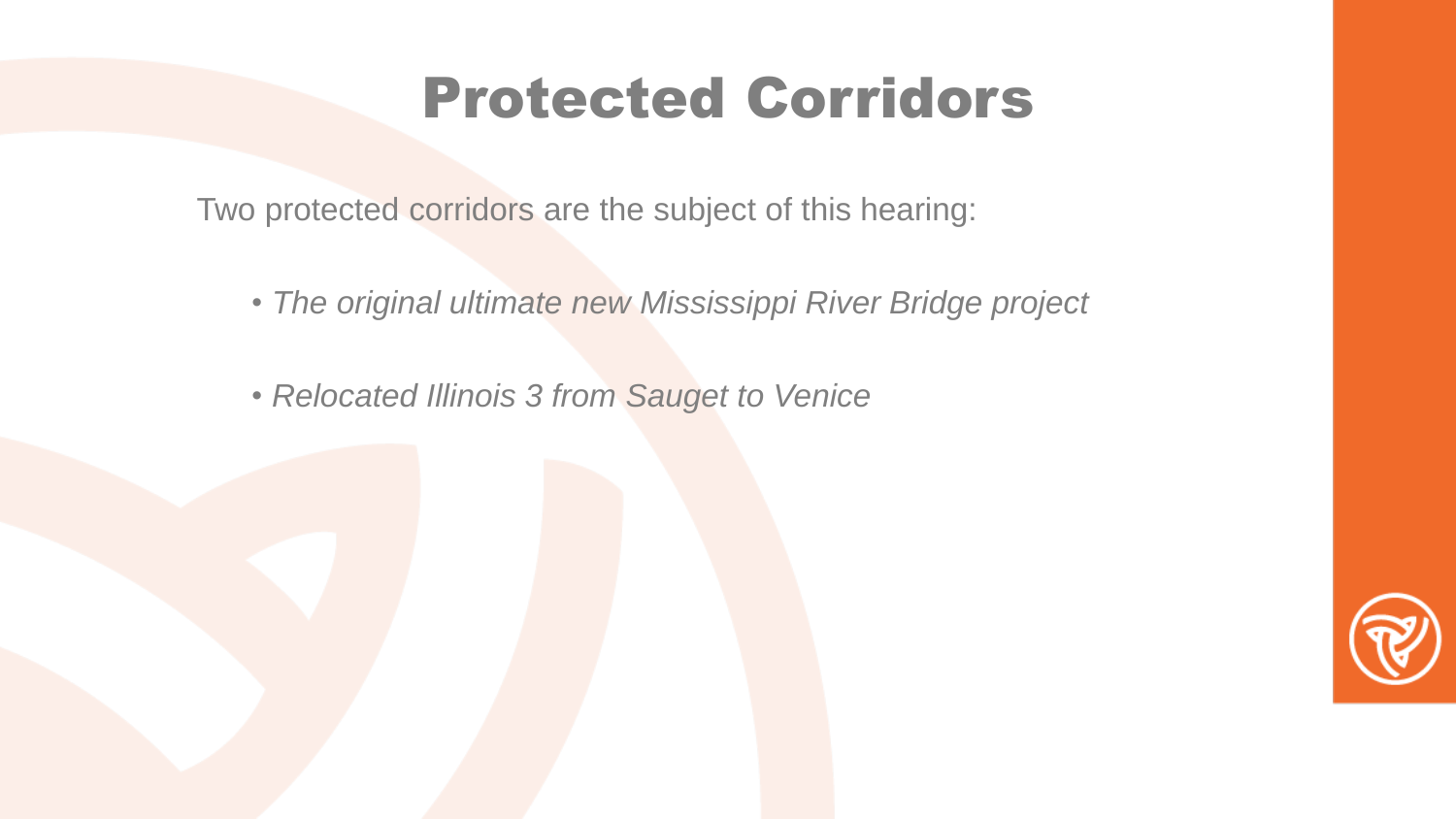#### TABLE OF CONTENTS Public Hearing Format

- This Public Hearing is an "open house" format
- No formal presentation
- The next station includes:
	- Informational exhibits with further details
	- IDOT staff to answer questions
- Next, an area has been set aside for you to submit any related comments:
	- All comments will be read and addressed
	- All comments will become part of the public hearing record

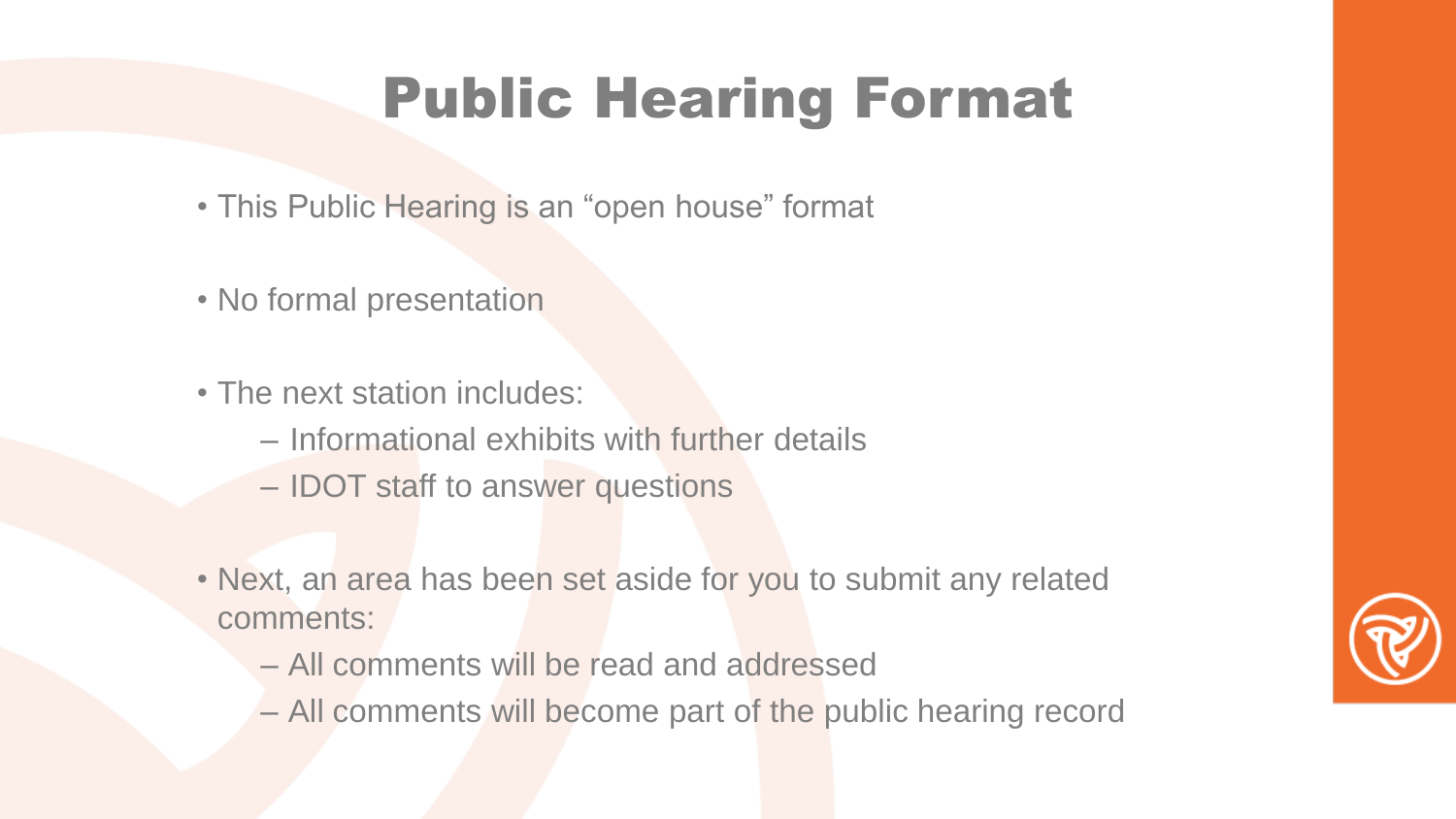### property? How does corridor protection affect my

- IDOT has 45 days to decide whether to acquire the right of way
- Corridor protection does not prohibit development within the proposed corridor, it only allows IDOT the opportunity to purchase the development occurring

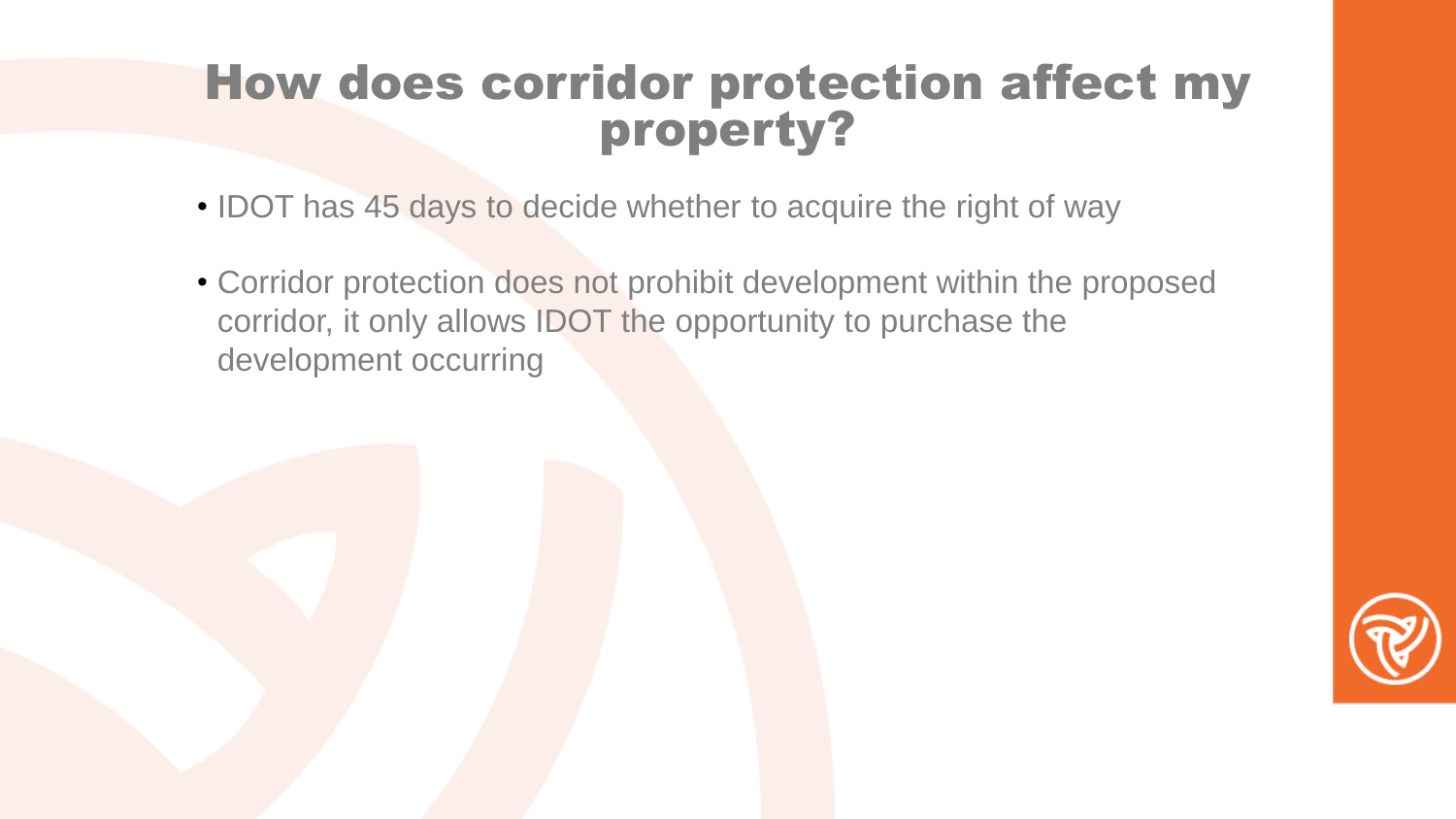# **Thank you for your attendance and participation!**